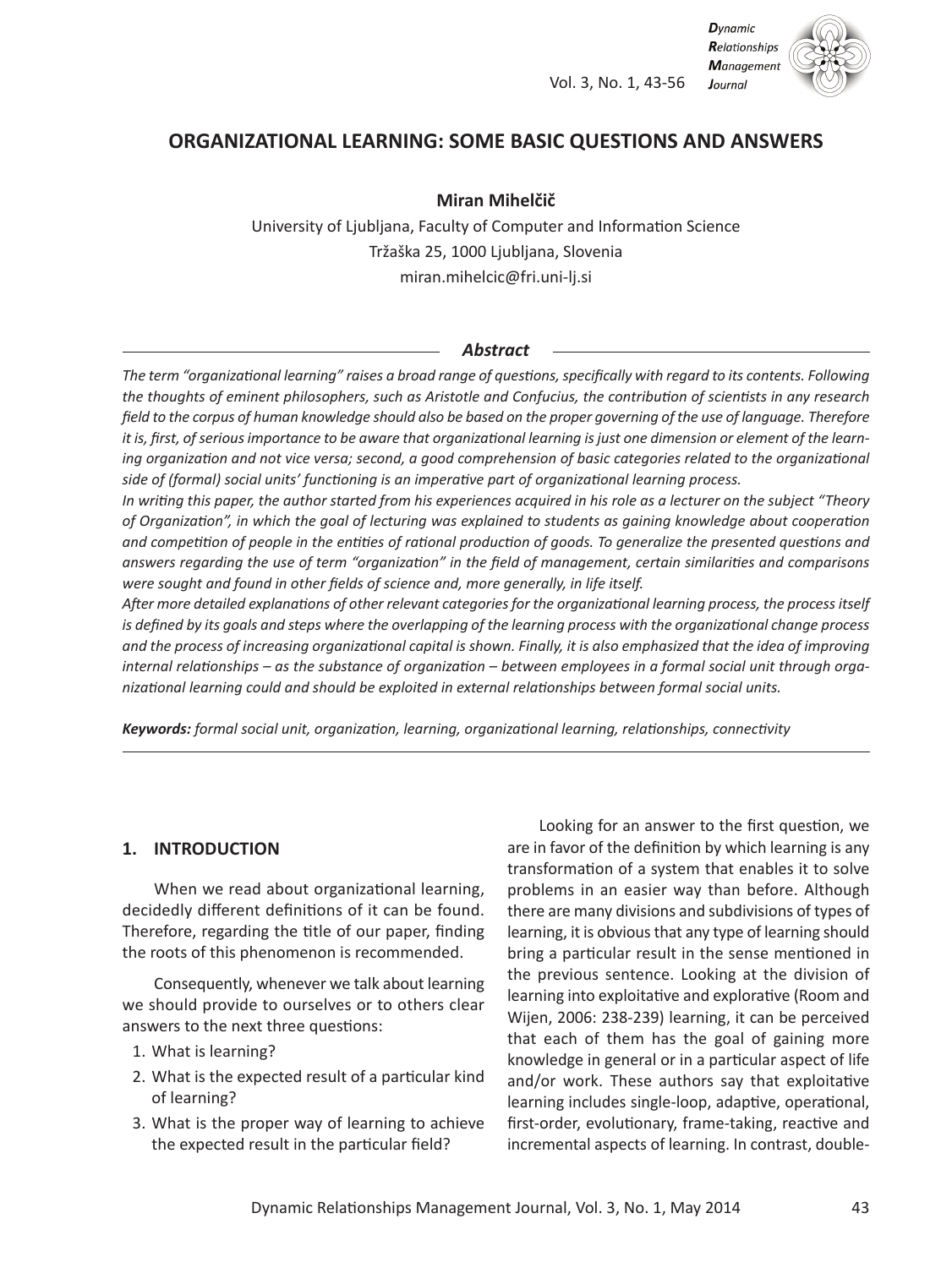loop, generative, strategic, second-order, revolutionary, frame-breaking, proactive and radical are aspects of explorative learning.

In connection with human resource development, Sofo (1999) made the following list of learning (in alphabetical order): active or action learning, adaptive, anticipatory, collective, communicative, continuous-loop, deep-level, deutero-learning, double-loop, generative, instrumental, organizational focus, quadruple-loop, self-directed, single-loop, tailored and triple-loop. The list of learning types given here should remind the reader that any narrowing of discussion about learning probably contributes to the better understanding of a particular type of learning while simultaneously inevitably damaging the general picture of this phenomenon.

Therefore, the purpose of the paper is to offer employees in social units a better comprehension of basic categories related to the organizational side of their work in enterprises, institutions, etc. by directing them to more reasonable learning of essential organizational contents important for efficient cooperation and creative competition in their working surroundings. Consequently, the goals are, first, to awaken in the reader the consciousness needed about the importance of language when he/she intends to use the word "organization", and direct him/her to meaningful placement of the same word in the context of "organizational learning". Second, by giving an adequate definition of organization, applicable in the broad span of disciplines, we expect to focus the reader's attention on its comprehensive meaning, which must be taken into consideration when we talk about organizational learning.

# **2. ORGANIZATION AS THE BASIS OF ORGANIZATIONAL LEARNING**

Change, learning, and novelty cannot emerge without challenging unreflective (unexamined) practices. Aristotle (384–322 B. C.) places at the outset of learning the discipline governing the use of language and the operations of the mind, skills conferred by the study of grammar and logic. The initial work in the corpus of Aristotelian writings is called the "Organon", which consists of treatises that deal with the use of words, the interpretation and analysis of statements, the rules of reasoning, the methods of science, and the devices of argumentation. Competence in such matters is preparatory for all further learning.

Given the long list of learning types mentioned above, it is not possible to give an answer to the second question in the first chapter without understanding and explaining the type of knowledge that must be acquired and/or it is necessary to increase the ability of the system in solving particular types of problems facing the system. Furthermore, it means that the proper definition or scope of chosen learning type should be previously given to enable us in seeking the proper answer.

Discussing organizational learning requires clarifying what the relation or link between the organization and organizational learning is. Consequently, it is not possible to offer the contents of expected result of organizational learning until we decide what is understood by the term "organization". In contrast to the usual practice, when users of this expression are satisfied if this word is sufficiently suitable to a certain situation or context, e.g. a particular type of social unit or association like United Nations Organization (UNO), or North Atlantic Organization (NATO) or any firm, school, hospital etc., our ambition is greater. Being aware of different fields of life and science, making an effort and finding the definition of the organization acceptable for a broader variety of disciplines is worthwhile.

We were especially prompted to do so after we had read the report on scientific background for the 2013 Nobel Prize Winners in Physiology or Medicine Dr. James E. Rothman, Dr. Randy W. Schekman and Dr. Thomas Südhof. Their discoveries of the mechanism regulating vesicle traffic, a major system in cells, represents not only a paradigm shift in our understanding of how the eukaryotic cells, with their complex internal compartmentalization, organize the routing of molecules packaged in vesicles, but indirectly offers also an urgent message to social scientists in the field of organization. "Vesicle transport and fusion operates, **with the same general principles, in organisms as different as yeast and man** (bold by the author). [...] Without this exquisitely precise organization, the cell would lapse into chaos." (www.nobelprize … 2013, accessed January 23, 2014).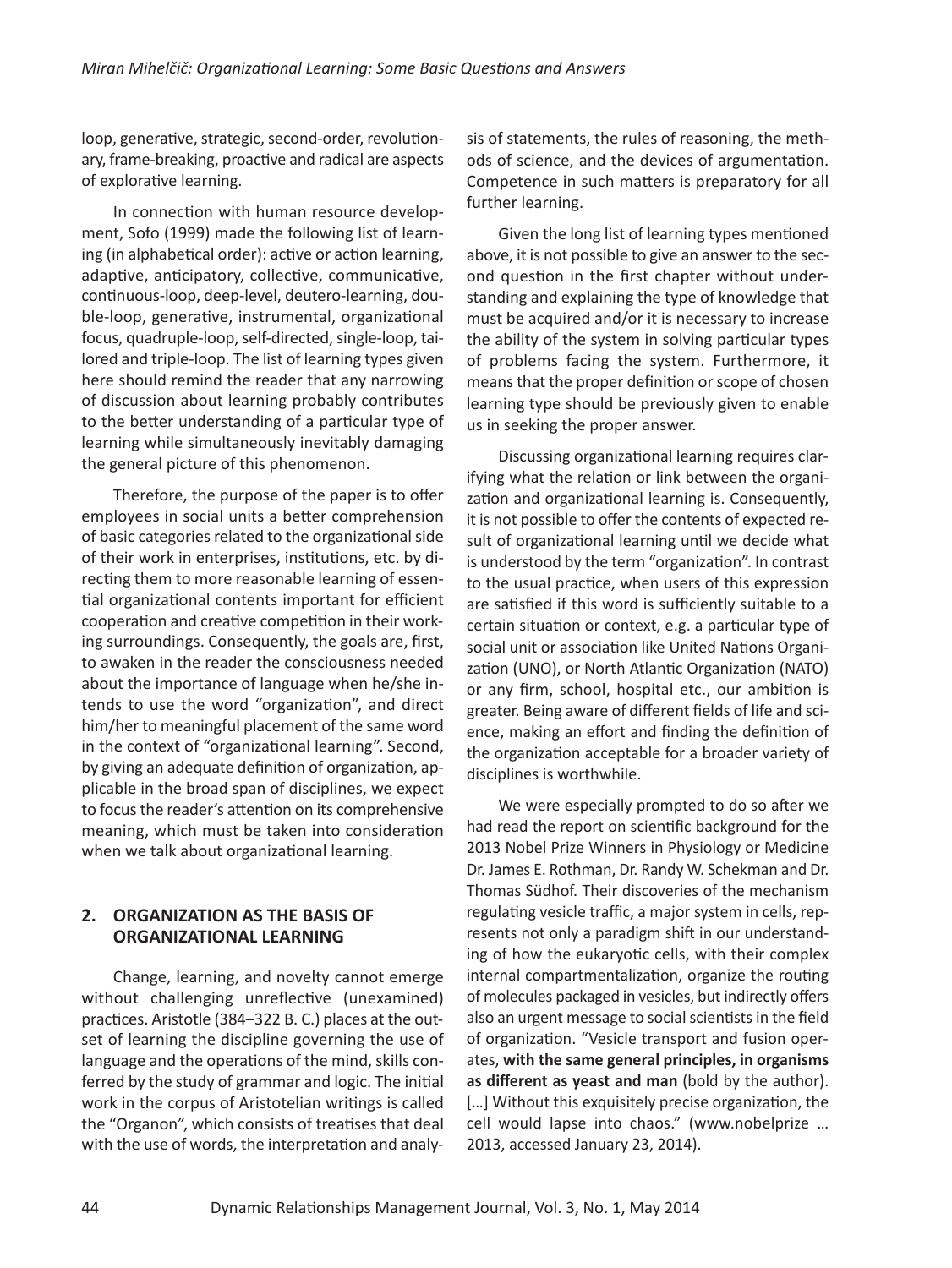It is necessary to mention that the pioneers in the area of understanding intracellular organization were Albert Claude, George Palade and Christian de Duve, who received the Nobel Prize in Physiology or Medicine in 1974 for their discoveries concerning **the structural and functional organization of cell** (bold by the author). They have shed light on how the cell is organized and compartmentalized. This accomplishment "is now a system of great organizational sophistication with units for the production of components essential to life and units for disposal of worn out parts for defense against foreign organisms and substances" (www.nobelprize … 1974, accessed January 23, 2014).

If (after these two citations) we look at definitions of the organization in the literature on organization and management studies, the dominating definitions in this field do not fit Nietzsche's thoughts about basic principles that dictate the behavior of particles in the animate as well as inanimate world (Nietzsche, 1980). Under the presumption that biological laws apply to humans just as they apply to any other living beings, we are justified in expecting that there must be the definition of organization that sufficiently fits the animate world. As, during histrial in ancient Athens, Socrates famously stated: "an unexamined life is not worth living". This statement is the most succinct advocacy of philosophy, science and democracy (EGOS, 2013).

Are we right in our deliberations? Let us look for the answer by presentation of dominant definition in the field of management indicated in one of previous paragraphs. It is mainly based on the understanding that "an organization" is "a group of people acting together". The phrase "a group of people" directly implies that there must be more than one person to form an organization, which we call a "social entity" or "social unit" (Argenti, 1993: 31; Morabito, Sack & Bhate, 1999: 50). Similarly, in case of UN or NATO, we imply that there are more states acting or cooperating together.

We will try to explain why heeding this definition creates a problem unsolvable on its own terms for meaningful understanding of the term "organization", applicable to all the animate world. Here, I will use an explanatory approach similar to that employed by some organizational theorists in deriving

the proper meaning of this term. First, it is necessary to recall that the word "organization" derives from the Greek word *organon*, meaning a tool or instrument to aid in the performance of some kind of goal-oriented activity (Morgan, 1986: 21). In addition, the same term also expresses a connection between two things, such as that between a hand and a hammer.

Second, according to Robbins (1984) there is a definition (in the field of management) that an organization is a formal structure of planned coordination, involving two or more people for the achievement of some common explicit purpose or goal, characterized by authority relationships and a division of labor. That isto say, in a modern (formal) social unit, two or more individuals act together in order to achieve the objectives set by the company, the owner(s) of the firm, or by other individuals who claim rights to the results achieved by the formal social unit (FSU).

Consequently, within an FSU (i.e. in that area that islargely imperceptible from the outside) along with the structure of members, due to ongoing interactions, a structure (or set or network) of not only formal but informal relationships also beginsto develop among its members. Coase (1937: 386– 405) spoke not only about the internal organization of productive groups or establishments, which can easily be compared with firms as a type of FSU, but also adds that a firm consists of a system of relationships that comes into existence when the direction of resources is dependent on the entrepreneur.

One way to a similar conclusion is the assumption that a firm is not only an economically oriented social unit, producing and selling products and services for profit, but is also, as a rule, an internally connected social organism. Schmerhorn, Hunt and Osborn (cf.: 1991: 15) stated that a well-defined social unit (in our opinion, this should mean a well-organized social unit) is based on a quality chain of available and/or collected resources and individuals' goals that clearly connect the efforts of individuals and groups to the common purpose and objectives of the social unit. Furthermore, it has not been difficult to come to the view that "organizing is the process of prescribing formal relationships among people and resources to accomplish goals" (Gordon,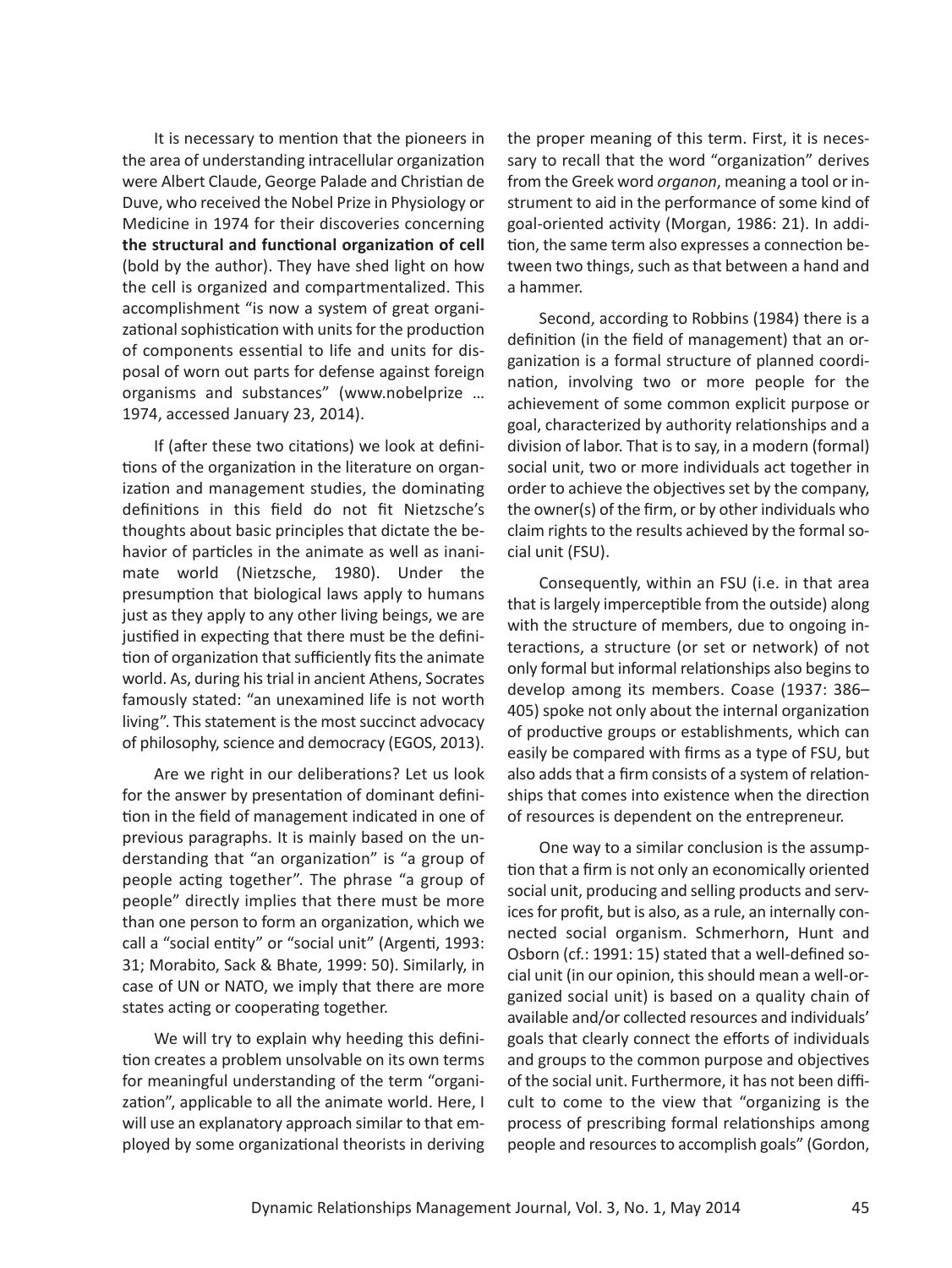Mondy, Sharplin & Premeaux, 1990: 6). However, the same authors hesitated to take a further decisive step and said that a formal organization is a set of formal relationships between the members of an entity. Instead (as with Kast and Rosenzweig (1985: 234), who argued that "structure may be considered as the established pattern of relationships among the components or parts of an organization"), they preferred to avoid the only logical conclusion to register structure, defined in this way, as the organization itself. They rather took refuge from such a step by insisting only that "the formal organization must take into account the informal organization, which is the set of evolving relationships and patterns of human interactions within the organization that are not officially prescribed" (Gordon, Mondy, Sharplin & Premeaux, 1990: 6).

The quoted citations prove that Western academics are very close to taking the importance of relationships into consideration with regards to organization. However, they avoid defining relationship as being central to organizations. From the structural point of view, they prefer to emphasize people and place relationships in a subordinate place. It is rather worse when the dynamic aspect is in question: specifically, they do not perceive the distinction between business and organizational process(es), and (in this way) lose the valuable element of observing what is happening in formal social units, especially firms. With full awareness of this, the Slovenian organizational theorist Filip Lipovec identified (1974, 1987) "the [intentional] organization (of an FSU) as a structure of interpersonal relationships between individual members of the unit that ensures the persistence and development of the special characteristics of the unit, as well as the proper realization of the unit's goals harmonized within the structure."

Lipovec's definition of organization implies that there are two aspects, structural or static, comprising the construction of a structure of interpersonal formal relationships, mostly visible through many organizational structures, and functional or dynamic, expressed through organizational processes, when observing events in FSUs. From this point of view, Lipovec's definition of organization strongly approaches the potentially implied understanding of organization by both groups of mentioned Nobel prizewinners and in this way makes his definition a possible candidate for a general definition of organization, independently of any scientific or practical field.

However, we must not forget that the actual internal organization of FSU is always an artifact of not only formal but also of informal relationships within an FSU. Simultaneously, it is necessary to also call the reader's attention to the fact that any cell or social unit not only has its internal but also its external organization.

# **3. ORGANIZATION AND ITS CONTENTS**

I believe that the critical reader already noticed that at least an approximately uniform understanding of some basic terms – as Aristotle proposed more than two millennia ago  $-$  is necessary if the author should expect to persuade readers that his/her approach to the theme is correct. In other words, terminology is a constitutive part of any science. Therefore, scientists in particular should make an agreement about the unified use of scientific language.

In addition to this, there are six terms in this paper about which the mutual consensus of their meaning should be established between the author and the reader in order to assure that at least the proper deliverance of the author's message to the reader will be conveyed. Of course, such a consensus is simultaneously required *sine qua non* to increase the possibility that the message of paper will also be accepted by the latter.

Two of those terms, i.e. "formal social unit" and "learning", have been previously mentioned and elaborated upon. However, another of those four terms, i.e. "organization of formal social unit", "relationship(s)", "learning process" and "organizational learning", need further explanation.

We agree with the view of Pringle, Jennings and Longenecker (1988: 67), who argued that organizational design is a broader concept than organizational structure. This is so because we would like to draw not only organizational structure(s), but also organizational networks, processes, systems and roles under the blanket term "organizational de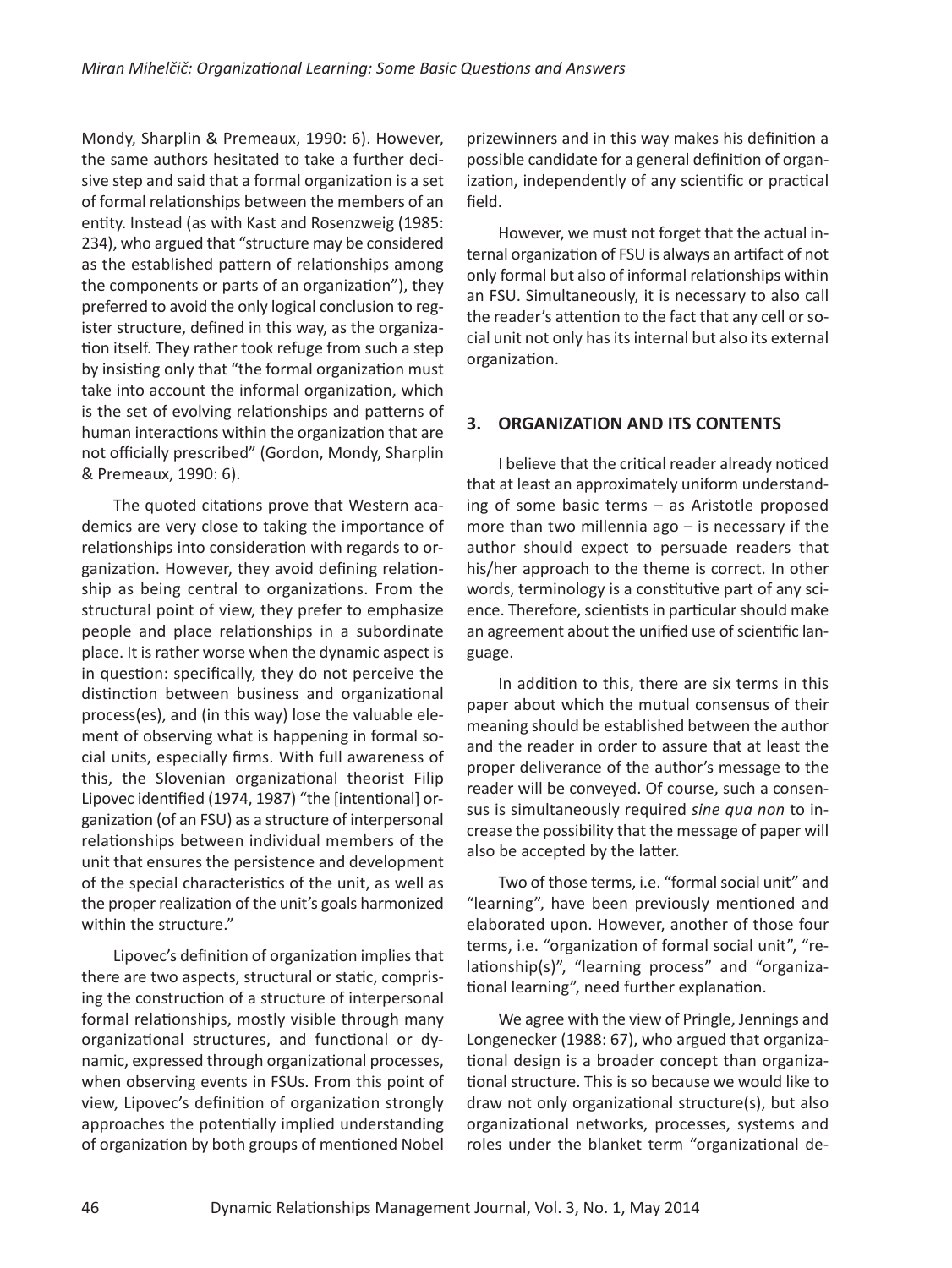sign". It could not be denied that the majority of sound organizational theorists understand under the term "organization" most of these categories. However, the acceptance of this position requires that we adapt Lipovec's definition of organization into a form that satisfies such an understanding of the organization without losing anything of its essence. Consequently, we extend his definition and define the (intentional) extended organization of an FSU asthe intertwining of the dynamic (dimensions of) relationships and, alongside them, the connected (regulated) contents between members of the FSU, which come into being, are transformed and disappear within the processes of connecting, cooperating and competing, expressing themselves in forms of organizational structures or networks, roles and systems to assure the existence, the development of desired characteristics, and the rational achievement of the FSU's goals.

Going to the second term, we cite Boczko (2007: 303-304), who defined a relationship  $-$  in a decidedly formal way – as an association between two entities and/or entity types. Traditionally, a relationship as a social concept (Simmel, 1950) is defined as a sequence of interactions between two people that involve some degree of mutuality in that the behavior of one member takes some account of the behavior of the other (Hinde, 1979). In Kahn's view (2007: 189), working relationships are sufficiently central to organizational life to deserve consideration in their own right as a primary factor in people's attitudes and behaviors. When Ford, Gadde, Hakansson & Snehota (2003: 38) describe a relationship as "the pattern of interactions and the mutual conditioning of behaviors over time, between a company and a customer, a supplier or another organization [sic] [*recte* formal social unit]", they inadmissibly (in the opinion of this author) narrow its meaning to only the external relationships of the FSU. To avoid this trap and broaden its application to internal relationships, we define a relationship as a state and/or process of enduring interdependence of the entities with specific content, conditioned by the contextual factors and attitudes of those involved in interactions.

For the purpose of our paper, it is necessary to emphasize that the learning process is composed of all the aspects of a person's learning experience.

From this perspective, it includes basic things such as understanding, skills and behaviors. It "consists of activities: acquisition, codification and storage, sharing and use of knowledge" (Sitar, 2012). The learning of individuals in formal social units – if it tends to become a part of organizational learning – has to be connected and coordinated in an organizational sense. "Individuals should learn in connectivity to their jobs and follow the tasks in the business process" (Sitar, 2012), being simultaneously aware of their integral roles (responsibilities, authority, and accountability) in an FSU's organizational process.

If we refer to Aristotle's thoughts of learning the discipline governing the use of language, it is obvious that the term "organizational learning" must find its place in comparison with similar terms in other fields of human life. As a simple example of such term in one of other fields, we chose the definition of musical learning styles (learning disabilities, Internet, accessed January 28, 2014). It is said that "the musical learning is one of eight types of intelligence defined in Howard Gardner's theory of Multiple Intelligences (Theory of multiple intelligences, accessed January 29, 2014). By this definition, a musical learning style refers to a person's ability to understand and process sound, rhythm, patterns in sound, relationships between sounds, and ability to process rhymes and other auditory information. Following the implicit logic of this definition, e.g. citing the certain elements of musical learning (style), it is correct to determine whether it could be a meaningfully similar definition of organizational learning.

Taking into consideration the discussion about previous five terms, let us allow ourselves to start with the element "relationships between sounds" because relationships are – by our extended definition of an FSU's organization – building and/or binding blocks for creating structural and functional organization of any living unit starting from the cell to human society as a whole. Continuing further, we are able to say that "organizational learning (style)" and/or "organizational intelligence" refers (in an FSU) to employees' and groups' ability to perceive, accept, use, suitably transform, transfer (or proceed) and control information regarding relationships between them and their working fellows and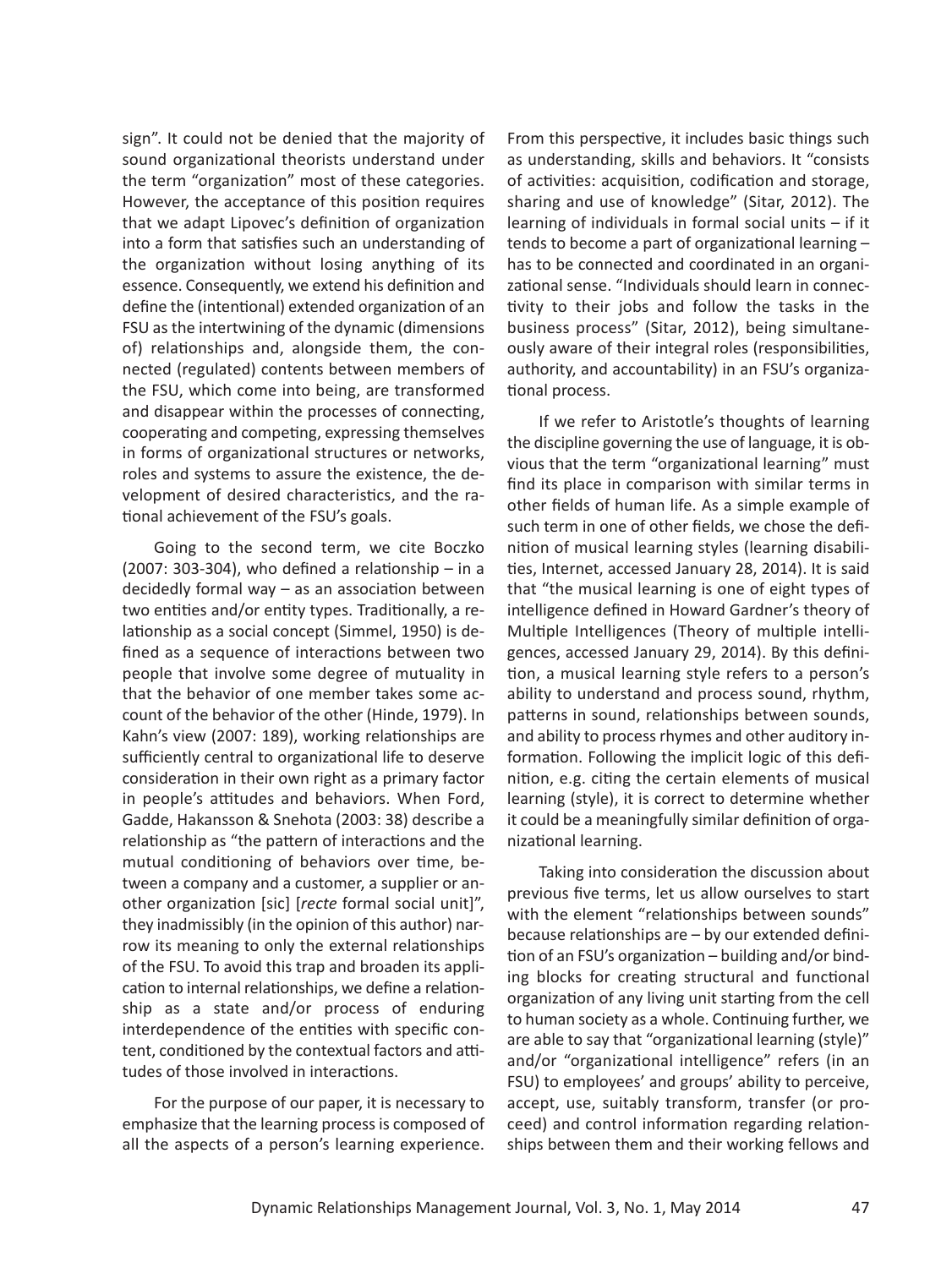among (some of) the other working fellows. These relationships, although indirectly formally defined by organizational rules, are mostly actuated – usually also by the influence of informal interpersonal interactions between employees– in visible forms of organizational structures, networks, processes, roles and systems.

According to Gardner, individuals who have high interpersonal intelligence – in our opinion, one of the essential parts of organizational intelligence – are characterized by their sensitivity to others' moods, feelings, temperaments and motivations (mutuality, as previously stated) and their ability to cooperate in order to work as part of a group. Those with this intelligence communicate effectively and empathize easily with others and may be either leaders or followers. They typically learn best by working with others and often enjoy discussion and debate. This means that fostering or even gaining this sensitivity is, therefore, unquestionably one of the (sub)goals within the process of organizational learning or learning about the organization. Consequently, the following question arises: if it is only one of (sub)goals, what are the main goals?

### **4. EXPECTED RESULTS OF ORGANIZATIONAL LEARNING**

There is no doubt that the achievement of any of sub(goals) must contribute to the achievement of the main goal in a particular field/action. At the first glance, in case of an FSU, it is the improvement of organizational support to the business process of the FSU. However, there are many possibilities to express what organizational support in fact actually is. It could be expressed at least in forms of organizational order, organizational climate, organizational infrastructure, organizational culture, organizational health, organizational readiness, organizational ability, organizational excellence, organizational capital or organizational assets and, of course, as the organization itself.

Looking at – from the organizational learning aspects – this long list of possible forms of "organizational support", and regarding their measurability of their contribution to more effective business process, it is useful to search for the very that of cited terms, which could be quantified as much as possible. It is noticeable that the cited organizational support forms are quantifiable to varying degrees. Observed from this angle, the primacy goes with no doubt to the form of organizational capital or organizational assets. Although in the organizational and/or management literature, the term "organizational capital" heavily prevails against the term "organizational assets", the authors, professionally based in economics and especially in accountancy, in this dilemma would consciously choose the term "organizational assets" as the proper one. Being strongly aware of this noticeable deficiency in the management and organizational literature, we will continue with the use of term "organizational capital" only due to the reason of its being more understandable to the international readers in this field of literature.

For further explanation, it is necessary to locate the place of organizational capital within the intangible capital (or assets) – alongside the tangible, natural or physical and financial, capital – possessed by FSU's. Here, we use Tomer's approach to the parts of intangible capital. Tomer (2008: 24) splits intangible capital, first, into intellectual capital, and, second, into human capital, embodied in people. He divides the later into "human capital in individuals" and "human capital in relationships". A part of the latter, which is less intangible and consists of structures, networks, and hierarchy, is "organizational capital", regarding above all internal relationships in an FSU. In contrast to Tomer, Tóth and Jónás (2012: 318) divide intellectual capital into human capital (employee's intelligence), relational, and structural (organizational) capital. According to them, the latter includes, in addition to structure, processes, and systems, also databases and learning, which means that it is defined somewhat more broadly than organizational capital by Tomer.

Because organizational capital as a part of capital, embodied in people, undoubtedly consists of structures, networks and hierarchy between and among people, it is also simultaneously social capital. The origin of social capital as a concept can be traced back to the 1960s when Jacobs (1961) described it as relational resources within a community and family. Social capital is broadly conceptualized by scholars as consisting of re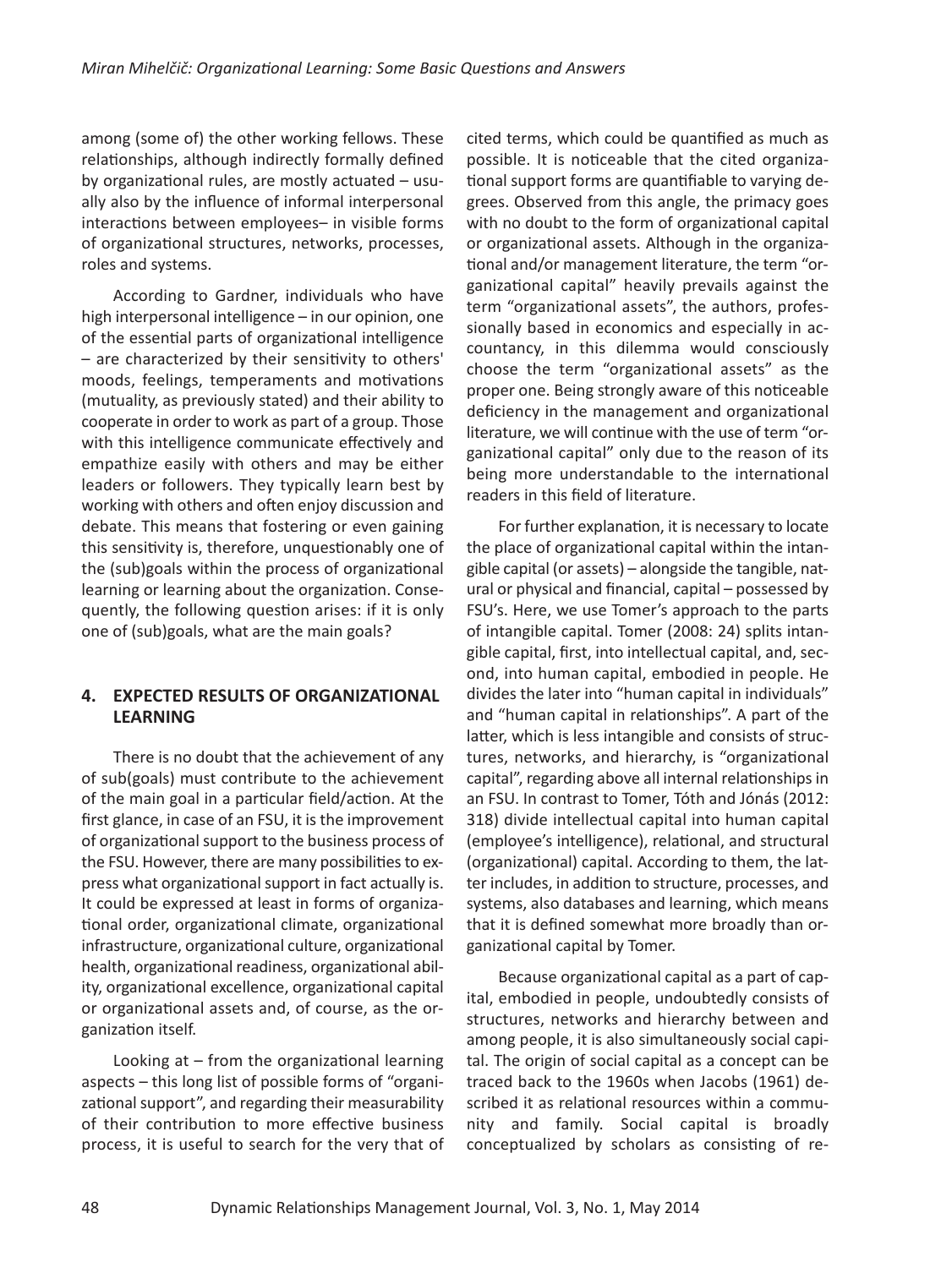sources embedded in the social structures and relationships (Coleman, 1988). A question arises regarding whether human capital should be narrowly focused, by only concentrating on the individual investment (e.g., on education) and the returns on this investment (Suseno & Ratten, 2007: 7) or whether it should be observed more broadly. We argue for the broader concept of it, including capabilities embedded in network relationships, whose patterns provide weaker or stronger access to beneficial resources (cf.: Nahapiet & Ghosal (1998). When Hitt & Ireland (2002: 5) define internal social capital as "the relationships between strategic leaders and those whom they lead as well as relationships across all of an organisation's [sic] [*recte* formal social unit's] work unit, they in fact talk about organizational capital in Tomer's sense.

If we have declared the improvement of organizational capital – derived from increased organizational knowledge  $-$  as the main goal of the organizational learning process and the increase of organizational intelligence as one of its sub(goals), let us cite some other possible sub(goals), which should contribute to the achievement of the main goal. Because research in this direction is not the central theme of our paper, we will not go deeper into the explanation of them, although there is no doubt that trust between members of an FSU, individuals' understanding of FSU' purpose and objectives, transparency in an FSU's functioning, equity of participants in activities etc., are worth mentioning in this context. Rather than expand our deliberation to the broader list of (sub)goals, we will concentrate our expectation, related to the results of organizational learning process, on the basic units of organizational analysis (as we see it) – relationships. Considering the quality of organizational relationships as the joint denominator in all mentioned sub-goals leads to the logical conclusion that gaining and properly using knowledge about relationships in all of the derived forms (structures or networks, processes, roles and systems) should be – as previously mentioned – the essence of organizational learning. Alternatively, as Drew (2008: 504) proposed, "real learning involves preparedness to be unsettled (from preconceived notions, habitual behaviors), to question, be creative, and to brook a wider span of possible options in organizational life".

### **5. ORGANIZATION AND ITS CATEGORIES AS BONDS OF FSU'S COMPONENTS**

We are aware that readers who are used to considering an "organization" as "a group of people acting together" could have a problem with the previous deliberations. Therefore, in the Figure 1 we present basic components affecting the functioning of an FSU, emphasizing in this way that organization in our sense of meaning is the very component that binds this functioning together.

Here, it is no room and no need for more detailed explanation of the "black box", unimportant and unworthy of economic science's attention, that economists considered organization to be until 50 years ago (cf.: Stiglitz, 1991). For the purpose of this paper, it is necessary only that readers accept the definition of the (intentional) extended organization of an FSU as the intertwining of the abovementioned dynamic (dimensions of) relationships. As Suseno and Ratten (2007: 16) say, besides relationships with external parties, it is also "the internal network ties and linkages within the firm further provide an effective mechanism to building the firm' competitiveness". "Relationship outcome" (let us term it an FSU's (internal and/or external) organization) "is the operationalized construct that capture the costs and benefits of maintaining the relationship, compared to the expected outcome value of relationship"(Anderson & Narus, 1990).

# **6. LEARNING ABOUT (INTERNAL, EXTERNAL) RELATIONSHIPS AS THE CENTRAL SUBJECT OF ORGANIZATIONAL LEARNING**

# **6.1 Looking for the (best) way of (effective) organizational learning**

"Through the economic, behavioral and relational approaches, there is a variety of explanations offered as to why firms are motivated to form and develop relationships" (Clements, Dean & Cohen, 2007: 57). However, these explanations do not include the educational approach of what exactly to learn and how to learn (the 3rd question in Chapter 1), when they undertake (organizational) activities of forming and developing relationships. As previ-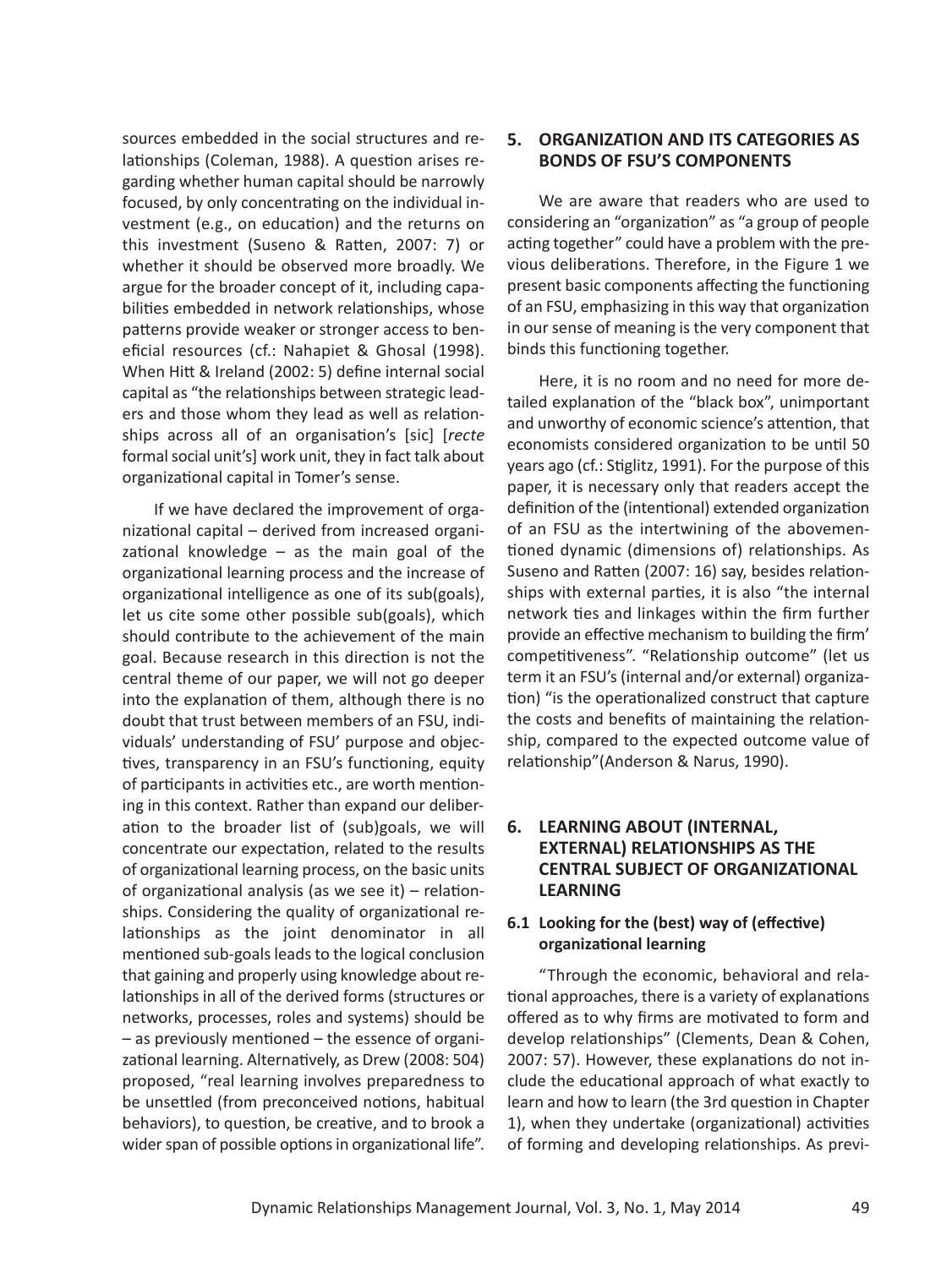ously stated in this paper, we believe that an approximate answer has been already given about what to learn, so the next task of ours is to show a way of (organizational) learning to gain the necessary knowledge about the organization.

*Figure 1: The model of interdependency of components determining the functioning of a formal social unit.*



# **6.2 Establishing a general picture about the quality of organization**

Whenever people, (including managers and other organizers) attempt to learn something in order to solve problems easily, it is recommended that provide for themselves a general picture of the subject they intend to change. Therefore, when we talk about organizational learning, it has been crucial, first, to offer a proper definition of an FSU's organization, and, second, then it is necessary to provide a general picture of FSU's organization characteristics with the impact on its quality as a whole and those of its particular elements that could be objects of learning.

Following Conti (1999: 36), who said "what you cannot measure, you cannot improve", it is obvious that a useful general picture of the organization must have a certain system of metrics. In the literature, we can find the long list of methodologies of assessing the organization quality, e.g. Capability Snapshot, Mass Excellence, Earthlink, Watson Wyatt, ASM, organizational perfection, balanced scoreboard, Matejko's method, Kobayashi's method, and, of course, the European Model of Business Excellence. Some of them are parts of methodologies, assessing the functioning of FSUs; other ones are strictly designed to assess the organization quality of FSUs (cf.: Pregeljc, 2002: 69-96).

In addition to the aforementioned extended definition of organization (Chapter 3) as the intertwining of dynamic (dimensions of) relationships, it has been meaningful to create a new assessment method, known as MUKOZ (Mihelčič et al. 1988, 1989) It stands for the methodology (*Metodologija* in Slovenian) of assessing (*Ugotavljanja*) quality (*Kakovosti* in Slovenian) of the organization (*Organizacije*) of the formalsocial unit (*Združbe*) (Pregeljc, et al, 2012a; Pregeljc, 2012b: 5). Within this method, through many years of research, an extensive list of aspects of relationships was developed as distinct expressions of organizational events, acts, and consequences of activities. Using the method provides information of relationships aspects' quality on a scale from 0 to 5, like was later implemented in a model from European Foundation for Quality Management. An average mark from all of its "organizational relationship" aspects, provided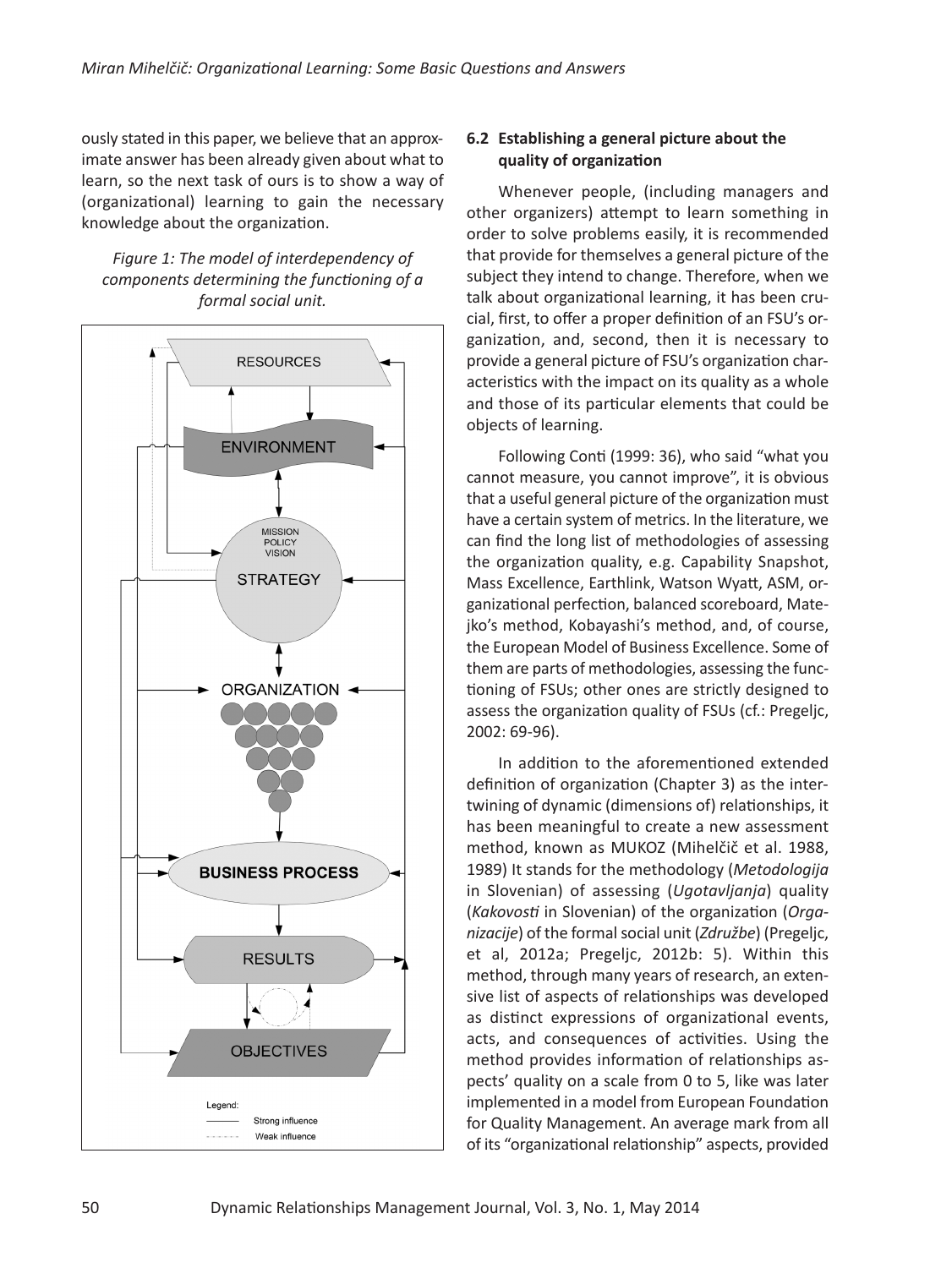by the questionnaire self-assessment survey, reflects the full spectrum of organization quality (cf.: Dutton & Raggins, 2007;3), which is expressed in the form of six indicators in the MUKOZ method: the organization's *value or worth* indicator, the organization's *reliability* indicator, the organization's *orientation* indicator, the *organizational commitment* indicator or level of identification, the *organizational consistency* indicator and the *informational supply or information provision* indicator (see in detail: Pregeljc, 2012b; 4-10).

### **6.3 Identification of the most "prioritized" organizational problems**

Organization quality expressions in the form of indicators, although giving a user a clear general picture of FSU's organization quality, are (as has been explained) the results of relationships aspects' marks, indicating different organizational problems scattered throughout an FSU's organization, tackling its organizational structures, processes, roles and systems. It is impossible to solve all of them neither instantaneously or rationally without a proper approach, taking into account a) their sensitivity (acuteness), and b) economics (cost and benefit analysis).

As Dahlgaard-Park & Dahlgaard (2010: 153) said, after data collection, data analysis and diagnosis, there is a time for prioritizing improvement areas. Although they based their work on the 4P Excellence Model adapted for innovation (Dahlgaard-Park & Dahlgaard, 2010; 154), their approach in which they combine importance of interactions, interrelationships, processes, contingency and integrative aspects between various parts of a system on one hand, and agreement of respondents, e.g. managers and other employees, about particular statements regarding organizational topics on the other, is also entirely useful as a tool of organizational learning. In the view of MUKOZ method, it means that the greatest priority should be given to those aspects of relationships(= problems) that obtained the lowest marks, and the highest level of importance by the opinion of respondents, because the yields or benefits of solving these problems (= improvements) through the organizational learning process, which causes higher costs, will be greater.

#### **6.4 Learner's self-questioning**

Using the presumption that the respondents engaged in the questionnaire self-assessment survey are simultaneously an FSU's employees and participants in the organizational learning process, it is expected that a satisfactory level of uniformed understanding about the relevancy of observed organizational problems will be reached among them.

Before going to the group discussions, e.g. in quality circles, in which the concrete decisions about future measures and actions should be brought, it is recommended that members of group(s) commit some of their time to self-questioning. Exploiting the idea of the circle-sub-theses and self-questions by Ovsenik (2001), we propose that any member of the group confronted with the list of announced organizational problems' topics ask himself or herself: a) Does the considered problem concern my position (duties, authority, responsibility, relationships with others, income etc.) in the FSU and to what extent?; b) Is my knowledge relevant to contribute to the solution of the problem?; c) Is my idea about solving the problem less or more relevant for the future of a certain organizational department and for the whole of the FSU's functioning and results?; d) In what way does my idea affect my position, the positions of others, and relationships between me and others and among others?; e) How should I present my idea to other members in the group?; f) How I should react to presented ideas of others, if I feel jeopardized in my future position, when some of the proposed ideas will be accepted as expected organizational measures?; g) Will I be capable of exploiting my skills, knowledge and experience less or more than now?; h) Will my motivation for work in the FSU be higher or lower after the proposed changes take place?; i) Will my value system and understanding of organizational life in the FSU will be affected and how?; j) How I will cope with the new reality?

As implied by this list of questions, the participation of individual in a group established to solve organizational problems distinctly differs from individual learning to gain additional knowledge in other fields. While there are no particular difficulties in obtaining more technical, administration, business etc. knowledge by individual study, in the or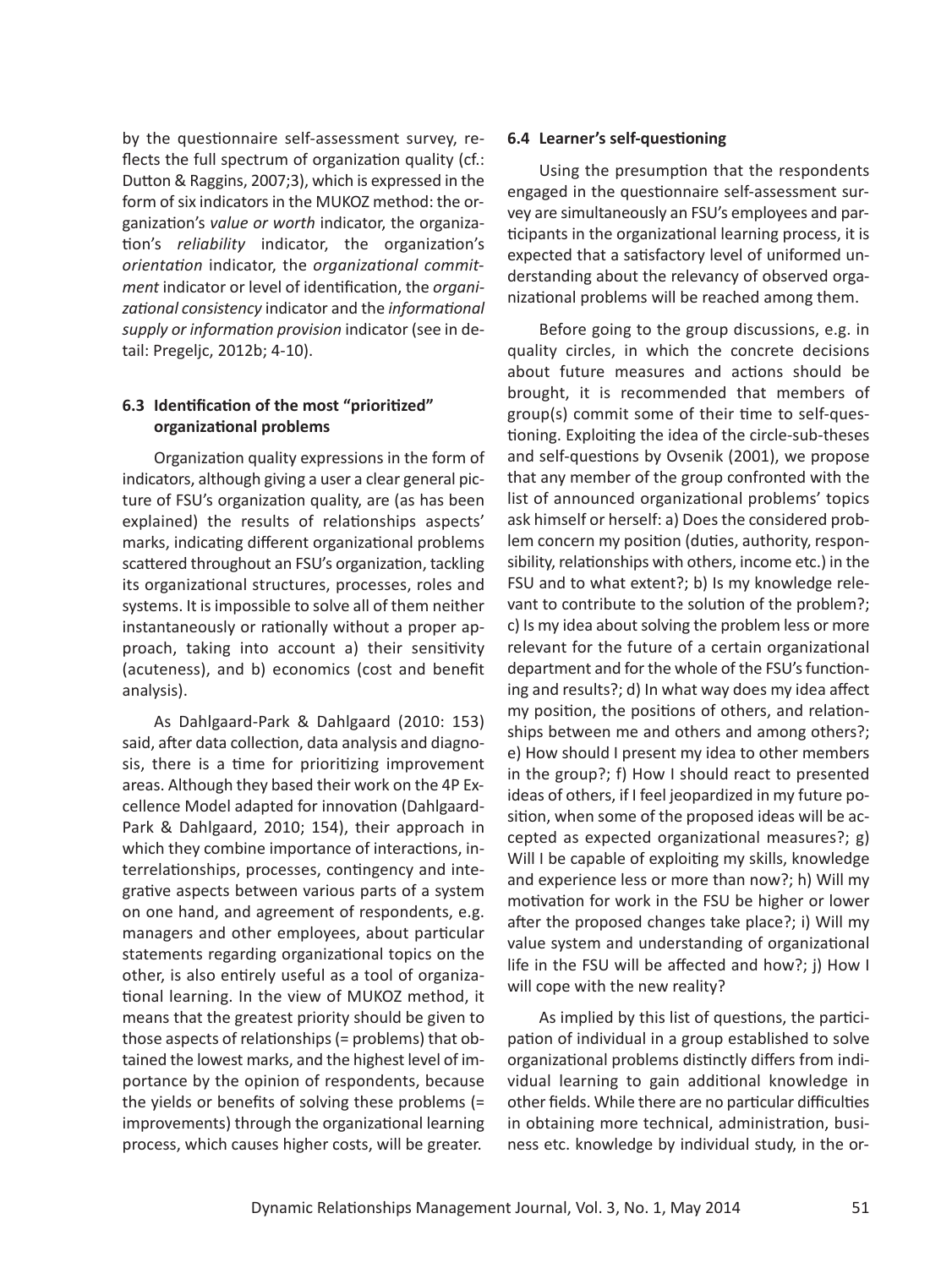ganizational learning process the participant must be always aware that efficient results of this type of learning almost always can be reached primarily through sharing not only knowledge and ideas but also attitudes and feelings.

# **6.5 Using the concept of action learning in resolving organizational problems**

The belief that participants, who are mature adults, generally learn best when provided with *appropriate* opportunity to engage their inbuilt solution-seeking endeavors is an assumption of one prominent type of learning: action learning, which is essentially a concept of learning from action and experience or learning by doing. Action learning assumes that organizational problems can become a vehicle for learning asthey are tackled and resolved (Patrickson, 1999: 289).

According to Revans (1982), the original developer of the concept, there are three essential components of action learning: real world action, involving a number of individuals, with an emphasis on learning from the shared experience. It will not necessarily lead to learning unless the action is accompanied by significant and continuous reflection throughout the entire solution journey. There is no doubt that in the abovementioned way of organizational learning, with its emphasis on the self-questioning of learner, an FSU's employee satisfies all these demands.

According to Patrickson (1999: 294, 295), action learning is especially appropriate in resolving problematic situations where the nature of the problem and its dynamics are unclear at the outset, where there are a number of participants, and where there are differences in the way the various participants perceive the issue. Like all process-based methods (the MUKOZ method is one of them), action learning has potential pitfalls. Without commitment from both top managers and learners, the process is unlikely to survive its initial phases.

In the FSUs' environment, action learning operates in two areas: the field of action where problems exist, and the small group of individuals who form it to analyze, reflect, and share experience as they strive to tackle problem, developed a shared view and subsequently implement a shared solution. The group of people is the medium for the critical evaluation, questioning, sharing of views, mutual support, and challenge of new ideas (Patrickson, 1999: 290). Such an approach "would provide a valuable 'check and balance' effect to ensure that group members reflect more deeply on issues, and on their interpersonal behaviours" (Drew, 2008: 518). In this way (i.e. by previously mentioned connectivity), it is a logical complement to abovementioned learner's self-questioning.

Within this concept it is emphasized that, since the selection of a course of action will depend on how problem is perceived, time taken in gathering and analyzing information is often crucial in facilitating subsequent success. Regarding the MUKOZ method from this angle, we can – with no hesitation – say that it is not time consuming.

After the learning group plans certain actions, some planned practices choices must be indeed implemented before the learning group monitors outcomes, and an evaluation of critical organizational problems is made.

### **6.6 Overlapping of processes and their effects**

Being aware that implementation of an action choice will provide further learning experience, we can expect effects not only on individuals' increased organizational knowledge but also broader acceptable and verified organizational measures, improvement of organizational culture and climate, better relationships and the increase of intangible organizational capital.

It is because, if we are looking deeper into characteristics of organizational learning process, supported by the MUKOZ method and the action learning method, we are able to recognize that there more processes and that the supplementing of learning's effects are simultaneously overlapping. Within the learning process, the organizational change process and the process of increasing organizational capital are also continuing.

There is no particular need to emphasize that review of organizational learning process results must be a constant part of the process. Along with the iterative nature of the process, the loop of the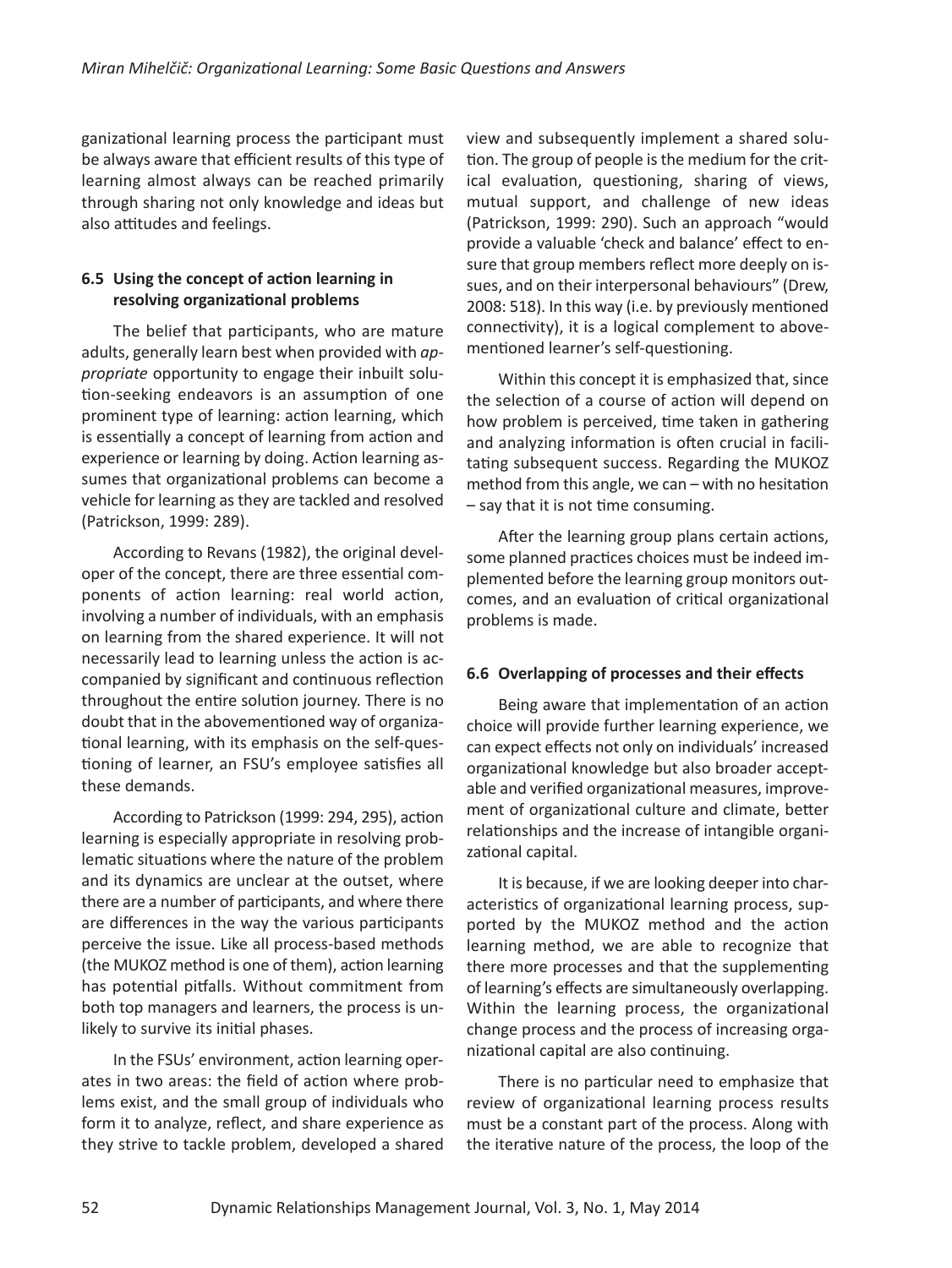aforementioned steps becomes re-engaged and the learning activity can begin again until a longer-term outcome is achieved.

At the beginning of the new loop with the first step of an FSU's organization quality assessment, the effects of previous loop should be visible primarily through un(changed) marks for considered relationships' aspects, given by the same individuals. With the comparison of their past and present marks, the facilitator of group, e.g. senior manager with experience in the organizational field, will be able to assess the difference in organizational knowledge of group's members and properly address weak issues, either in their knowledge or in an FSU's organization.

### **6.7 Learning should also be applied to external relationships**

The effects, expressed in the form of better internal relationships and greater intangible organizational capital could have consequences not only for internal social capital but also for external social capital. Specifically, the improvement of internal relationships is also a reasonable ground for expanding gained relevant experience within an FSU to the process of improvement of external relationships with other FSUs.

For Hitt & Ireland (2002: 6: in Suseno and Ratten, 2007: 8) external social capital is defined as "the relationships between strategic leaders and those outside the [sic] organization [*recte*: FSU] with whom they interact to further the firm's interest". Essentially, "this form of social capital reflects the relationships between firms and the individuals representing these firms with external stakeholders" (Yli-Renko et al., 2002: in Suseno and Ratten, 2007: 8). Accordingly, social capital facilitates knowledge becoming available to the firm through its network of relationships with partners (Yli-Renko, Autio & Sapienza, 2001 in: Suseno and Ratten, 2007: 8). Similarly, Park-Dahlgaard (2009: 11) adds, that "partnership also includes external stakeholders such as suppliers, customers, society and community stakeholders".

Consequently, the question arises regarding what are similarities and what are differences between internal and external organizational learning. This question should to be addressed in another paper.

# **7. CONCLUSION**

Understanding organization in the way described is also essential for understanding organizational learning in connectivity. When dealing with the term "organizational learning", academics and consultants should be aware that it is irresponsible to teach others about this type of learning if answers regarding basic questions in this field are not provided. It is argued that if the proper use of language is one of the cornerstones for all sciences then it is also valuable for basic terms in the field of organizational learning.

Consequently, a theoretical effort has been made to explain following terms: formal social unit, learning, organization of formal social unit, relationship(s), learning process and organizational learning, in their interdependencies. Through exploitation of these explanations, where certain direction and directives regarding how to approach the process of effective internal organizational learning were presented, the importance of the connectivity of an FSU's employees during the learning process as a necessary practical implication for effectiveness of this type of learning was highlighted.

Finally, it was emphasized that there are some other organizational processes, i.e. organizational change process and the process of increasing organizational capital that are simultaneously overlapping with organizational learning process, and enabling multiple effects of the latter.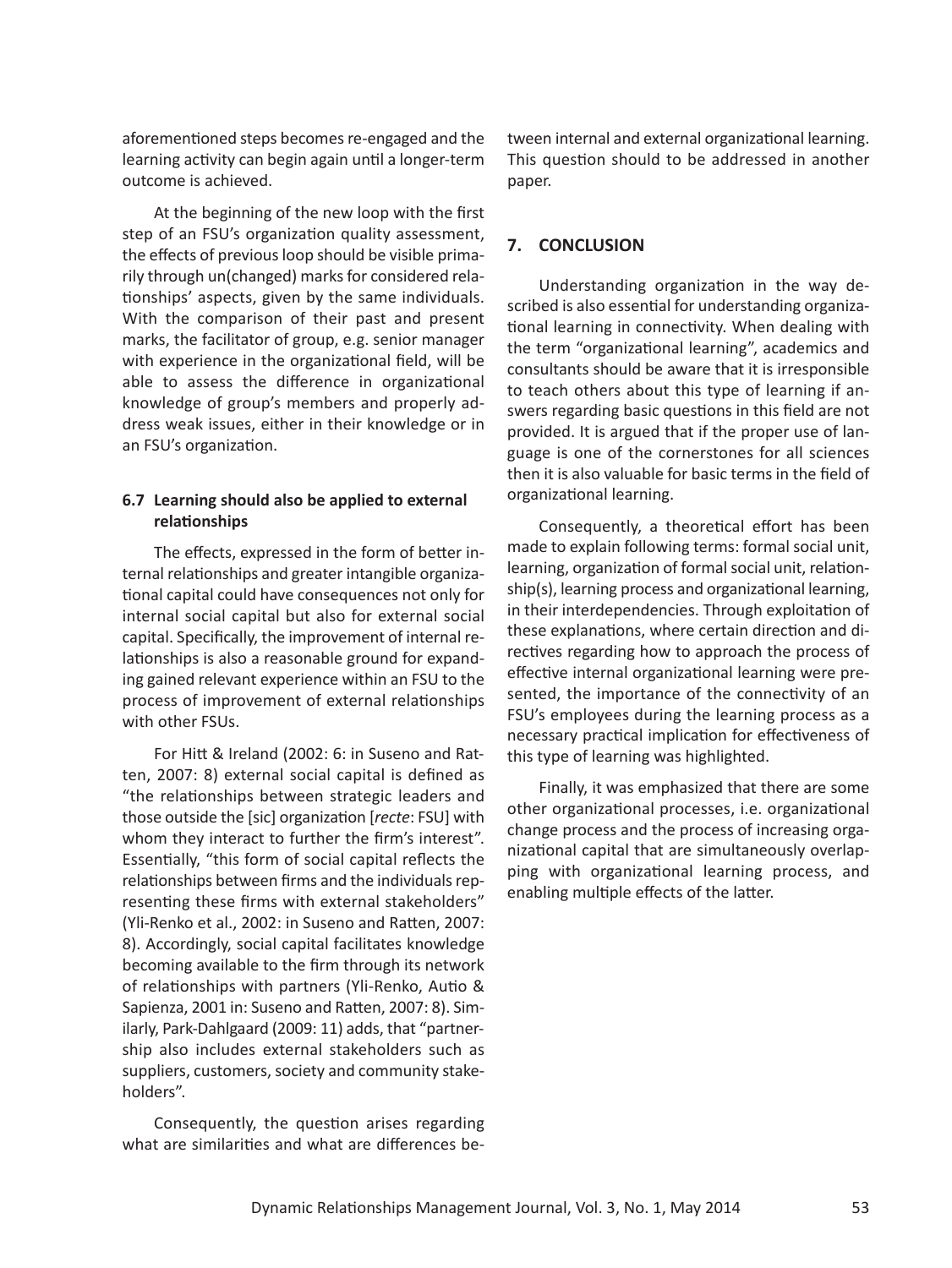#### **EXTENDED SUMMARY / IZVLEČEK**

Izraz »organizacijsko učenje« odpira širok razpon vprašanj. Odgovor na eno od njih je povezan z umestitvijo organizacijskega učenja v okvir učenja združbe kot širšega pojma, taka umestitev pa seveda pogojuje razlikovanje med pojmoma »združba« in« »organizacija«. Zato avtor v skladu s priporočili filozofov, kot sta Aristotel in Konfucij, najprej določi namen in nekaj ciljev, nato pa se na primeru obeh pojmov posveti njuni opredelitvi.

Namen članka je zagotoviti boljše razumevanje temeljnih organizacijskih pojmov za smotrno učenje bistvenih organizacijskih vsebin. Med cilji so izpostavljeni potreba po večjem zavedanju pomena rabe pravilnega izrazja, predstavitev nekoliko razširjene Lipovčeve opredelitve organizacije združbe in utemeljitev odgovorov na troje vprašanj: 1. Kaj je učenje? 2. Kaj je pričakovani učinek posamezne vrste učenja? 3. Kakšen je ustrezen način učenja za dosego pričakovanega učinka na določenem področju? V zveziz drugim in tretjim vprašanjem gre seveda za usmeritev le k odgovorom, povezanim z organizacijskim učenjem.

Glede na kar preveliko zmedo, ki vlada med akademiki glede vsebin posameznih organizacijskih pojmov, je ob primerih razmišljanj nekaterih med njimi dano posredno opozorilo na misel filozofa Seneke, da »je vsak človek o nečem veliko raje prepričan, kot da bi se potrudil o tem temeljiteje razmisliti«. S tem gre za opozorilo, da je pri razpravi o določeni vsebini potrebno enotno razumevanje uporabljenih izrazov, če naj sporočilo učinkovito doseže bralca.

Sklicevanje na Lipovčevo opredelitev organizacije kot izhodišča za opredelitev organizacijskega učenja je povezano tudi z Nietzschejevo mislijo o temeljnih načelih, veljavnih tako za živo kot neživo prirodo. Zato so predstavljena tudi razmišljanja nekaterih Nobelovih nagrajencev za fiziologijo ali medicino, ki na pojem organizacije gledajo z vidika, ki ga Lipovčeva opredelitev organizacije vsaj okvirno zajema. Posledično je pojem združbe opredeljen z »zakonito organizirano skupino ljudi, ki trajneje delujejo za uresničitev postavljenih ciljev«, organizacija kotsestava razmerij med temi ljudmi pa po Lipovčevi opredelitvi ohranja združbo skupaj.

Učenje je opredeljeno kot vsako tako preoblikovanje sistema, npr. človeka ali združbe, ki mu omogoči rešiti problem na lažji način. Ob tem, ko je s tako opredelitvijo dan okvir pojmu »proces učenja«, je ta dodatno opredeljen s koraki ali aktivnostmi, ki jih je treba izvesti na poti do povečanega znanja kot učinka učenja. Tako je dan tudi odgovor, kaj je pričakovani učinek organizacijskega učenja: povečano znanje o organizaciji, razumljeno v skladu z nekoliko razširjeno Lipovčevo opredelitvijo, torej o organizacijskih razmerjih, sestavah, procesih, vlogah in sistemih.

Sama vsebina organizacijskega učenja je posledično povezana s sposobnostjo posameznih zaposlencev in skupin v združbi za dojemanje, sprejemanje, ustrezno preoblikovanje, prispevanje, prenašanje in kontrolo informacij, povezanih z navedenimi organizacijskimi pojmi, zlasti z razmerji med sodelavci, saj se razmerja odražajo tudi v kakovosti drugih organizacijskih pojmov. Teoretično izhodišče za razumevanje mesta organizacije v združbi je podano s sliko modela medsebojne odvisnosti sestavin, ki določajo delovanje združbe.

Ob takem teoretičnem izhodišču – v njem se organizacija pojavlja kot pomemben dejavnik podpore poslovnemu procesu združbe – je prvi pričakovani konkretizirani učinek organizacijskega učenja izboljšanje organizacijske podpore poslovnemu procesu. Iz tega učinka se še kot bolj konkretna ciljna oblika povečanega organizacijskega znanja ponuja povečanje t.i. organizacijskega premoženja ali kapitala v obliki kakovostnih organizacijskih razmerij. Ob tako predstavljenem glavnem cilju so podani še nekateri spremljajoči cilji organizacijskega učenja.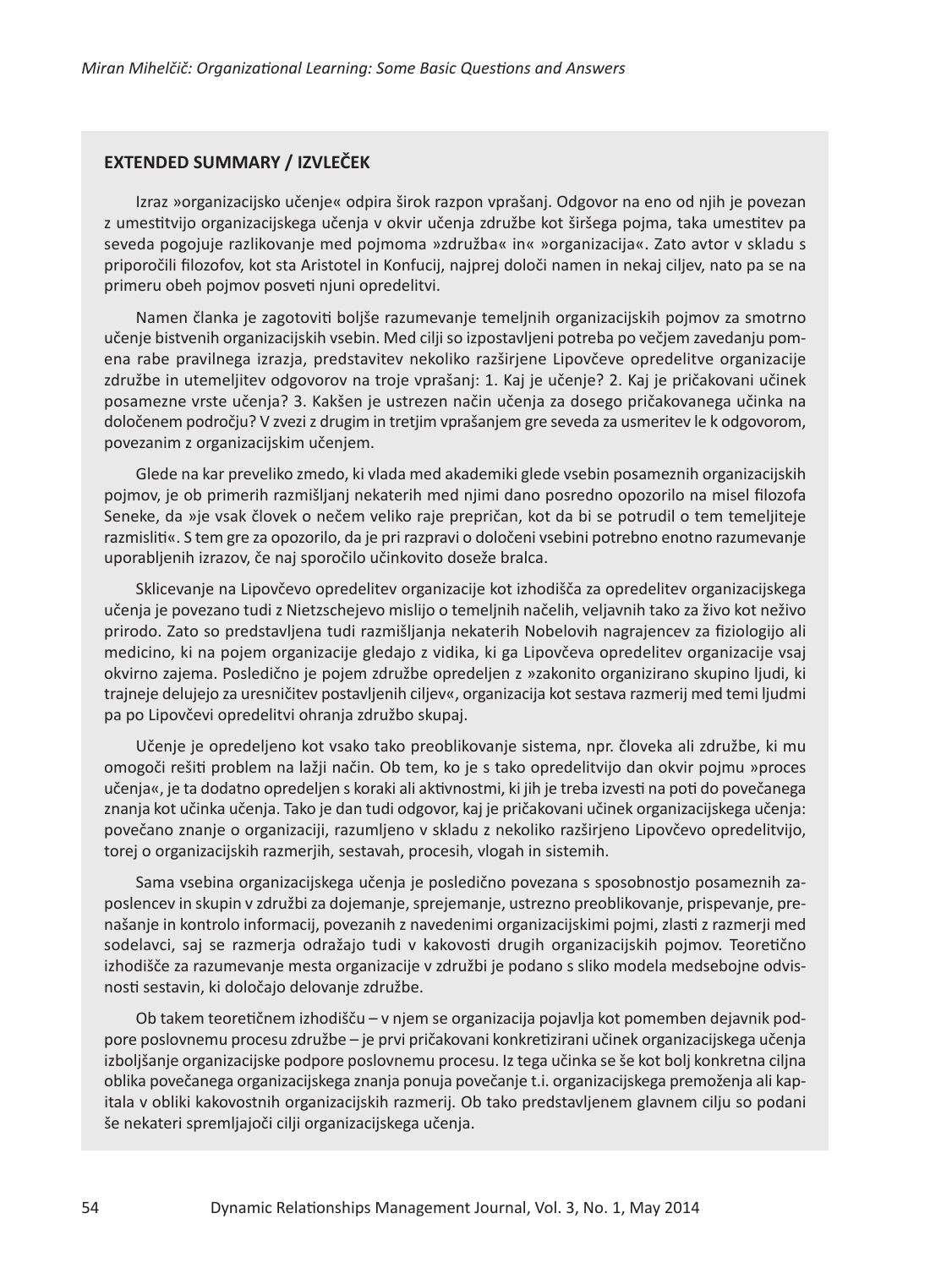Oblikovanje odgovora na tretje vprašanje je grobo podano z naslednjimištirimi koraki: 1. Oceno dejanskega stanja organizacije združbe, pri čemer je na razpolago več metodologij, med drugim tudi slovenska metoda MUKOZ. 2. Prepoznava najbolj žgočih organizacijskih problemov. 3. Priprava sodelujočih v razpravi o problemih s predhodnim samoizpraševanjem vsakega sodelujočega o njegovi/njeni vlogi v povezavi s sodelavci. 4. V delu skupine mora biti poudarek na povezanosti njenih članov, saj ne gre le za izmenjavo znanja in zamisli, ampak tudi stališč in občutkov do sodelavcev in do združbe kot celote.

Navedene štiri korake lahko prepoznamo že v Revansovi metodi akcijskega učenja. Poudarjeno je, da ta zasnova oziroma pristop zahteva privrženost metodi tako najvišjih ravnateljev kot drugih učečih se. Ker je izbira ukrepov po učenju pogojena z dobrim poznavanjem organizacijskih razmer, je čas, porabljen za zbiranje ter analiziranje podatkov in informacij o značilnosti organizacijskih problemov, zelo pomemben dejavnik uspeha te metode.

V zaključku je najprej izpostavljen pomen pravilnega dojemanja organizacijskih vsebin sodelujočih tudi z uporabo pravih poenotenih izrazov. Tu kaže ponovno opozoriti na povezavo med organizacijo in poslovnim procesom združbe. Povezanost kot sodelovanje med učečimi se v konkretnem okolju in v primernem času je podana kot praktičen napotek ne le v zvezi z izboljševanjem notranje, ampak tudi zunanje organizacije združbe. Sodelujoči v tem procesu pa se morajo zavedati, da se proces organizacijskega učenja hkrati prepleta tudi z drugimi organizacijskimi procesi, zlasti s procesom spreminjanja organizacije združbe in procesom povečevanja organizacijskega premoženja združbe.

#### **REFERENCES**

- Anderson, J. C., & Narus, J. A. (1990). A model of distributor firm and manufacturer firm working partnerships. *Journal of Marketing, 54 (January)*, 42-58.
- Argenti, J. (1993). *Your Organization: What is it for?* London: McGraw-Hill.
- Boczko, T. (2007). *Corporate Accounting Information Systems*. Harlow, England: Prentice Hall.
- Clements, M. D. J., Dean, D. L., & Cohen, D. L. (2007). Proposing an operational classification scheme for embryonic cooperative relationships. *Journal of Management & Organization, 13*, 51-64.
- Coleman, J. S. (1988). Social capital in the creation of human capital. *American Journal of Sociology, 94 (Supplement)*, 2S5-S120.
- Coase, R. H. (1937). The nature of the firm. *Economica, IV, November,* 386-405.
- Conti, T. (1999). *Samoocenjevanje družb (Self-assessment of companies).* Ljubljana: Državna založba Slovenije.
- Dahlgaard-Park, S. M. (2009). Decoding the code of excellence – for achieving sustainable excellence. *International Journal of Quality and Service Sciences, 1 (15-28)*, 153-174.
- Dahlgaard-Park, S. M., & Dahlgaard, J. J. (2010). Organizational learnability and innovability: A system for assessing, diagnosing and improving innovations. *International Journal of Quality and Service Sciences, 2 (2)*, 153-174.
- Drew, G. (2008). An Artful Learning Framework for organization. *Journal of Management and Organization*, 504-520.
- Dutton, J. E., & Raggins, B. R. (2007). Positive Relationships at Work: An Introduction and Invitation. In Dutton., J. E., & Raggins, B. R. (Eds.), *Exploring Positive Relationships at Work; Building a Theoretical and Research Foundation* (pp. 3-25). Mahwah, New Jersey; Lawrence Erlbaum Associates Publishers.
- EGOS European Group for Organizational Studies (2013). Organizations and the Examined Life: Reason, Reflexivity and Responsibility, *31st EGOS Colloquium, Athens 2015*: Call for sub-theme proposals.
- Ford, D., Gadde, L., Hakansson, H., & Snehota, I. (2003). *Managing Business Relationships(Second edition ed.)*. West Sussex, England: John Wiley & Sons Ltd.
- Gordon, J. R., Mondy, R. W., Sharplin, A., & Premeaux, S. R. (1990). *Management and Organizational Behavior.* Boston: Allyn and Bacon.
- Hinde, R. A. (1979). *Towards Understanding Relationships.* New York: Academic.
- Hitt, M. A., & Ireland, R. D. (2002). The essence of strategic leadership: managing human and social capital. *The Journal of Leadership and Organisational Studies, 9 (1)*, 3-14.
- *http://en.wikipedia.org/wiki/Theory\_of\_multiple\_intelli gences*, accessed January 29, 2014.
- *http://learningdisabilities.about.com/od/resourcesresearch /qt/musical\_learner.htm*, accessed January 28, 2014.